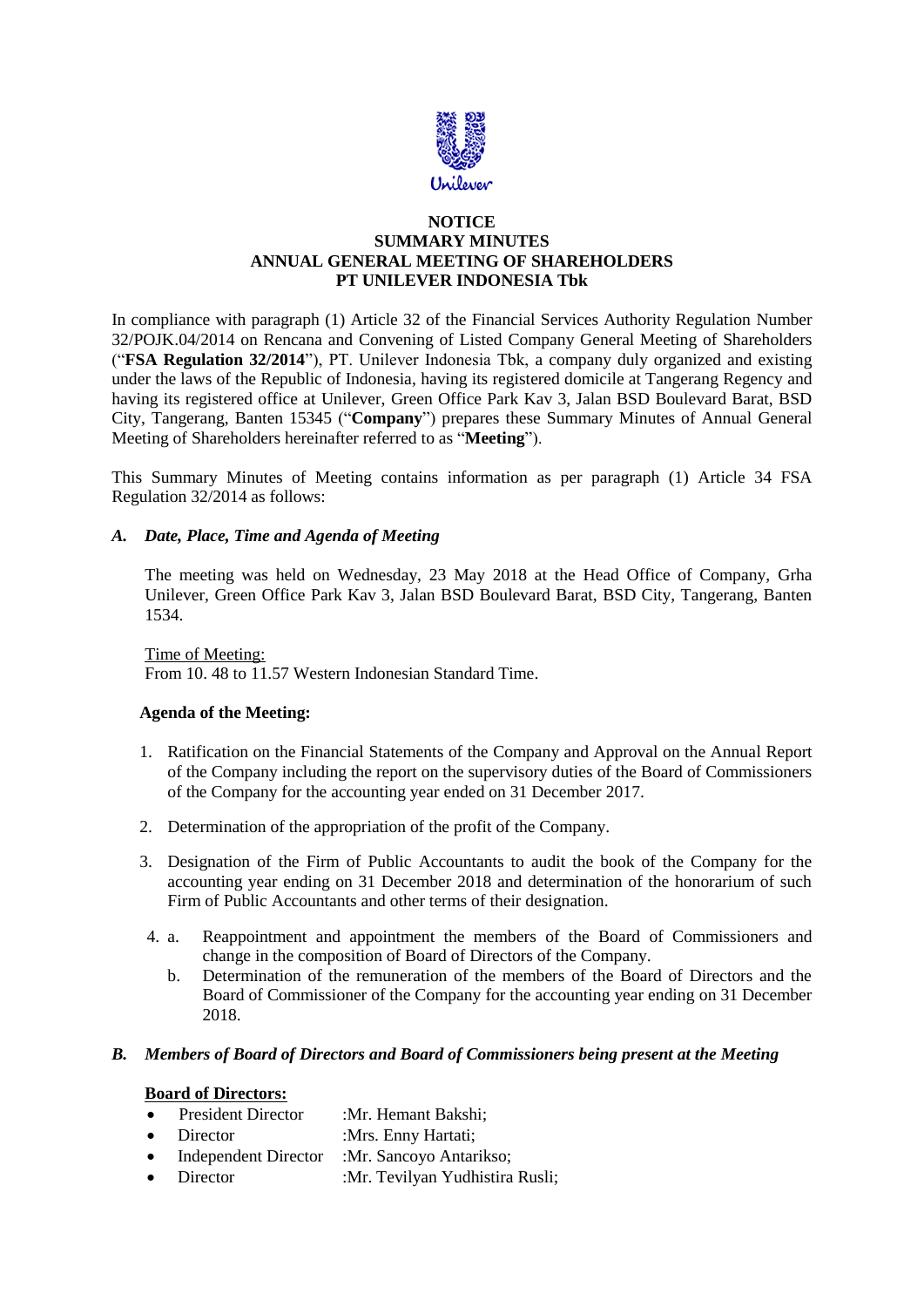- Director :Mr. Willy Saelan;
- Director :Mrs. Amparo Cheung Aswin;
- Director :Mr. Vikas Gupta;
- Director :Mrs. Hernie Raharja;
- Director :Mr. Jochanan Senf; and
- Director :Mrs. Ira Noviarti

### **Board of Commissioners:**

- President Commissioner : Mr. Maurits Daniel Rudolf Lalisang
- Independent Commissioner : Mr. Erry Firmansyah;
- Independent Commissioner : Mr. Hikmahanto Juwana; and
- Independent Commissioner : Mr. Cyrillus Harinowo.
- *C. The number of shares with valid voting rights which holders/owners are present in person or by proxy at the Meeting and percentage of all voting shares issued by the Company 7.630.000.000, is 7.052.770.169 shares or 92,4347%*

### *D. Questions and/or Opinions relating to the Agenda of Meeting*

At the end of the discussion, the Chairman of Meeting allows opportunity to the shareholders or proxies to raise questions and/or to express opinions.

*E. The number of shareholders raising questions and/or express opinions relating to the Agenda of Meeting*

| Agenda          | Number       | of   Number of shares Held or Represented by the |
|-----------------|--------------|--------------------------------------------------|
|                 | Shareholders | Owners/Holders                                   |
| - First Agenda  |              | 11.400 shares                                    |
| - Second Agenda |              | 8.300 shares                                     |
| - Third agenda  | $\left($     |                                                  |
| - Fourth agenda |              |                                                  |

Detailed questions raised and answers given can be seen at the company's website www.unilever.co.id

### *F. Resolution Procedure*

In accordance with paragraph 15.8 Article 15 of the Company's Articles of Association which is also set out in the Meeting Rules of Conduct distributed to the shareholders and their proxies at the Meeting, resolution was adopted on a consensus basis failing which, resolution shall be adopted by majority of affirmative votes of more than 1/2 (half) of the votes validly cast at the Meeting.

For Agenda 1, 2 and 3, the voting was conducted in opened manner, while for the fourth agenda the voting was conducted in closed manner and unbundling.

The proposed resolution to all agenda of AGMS has been consented by way of voting as shown in section G below.

# *G. Resolution*

Voting on resolutions of all agenda of AGMS was conducted by way of valid voting equal to the number of shares whose holders/owners were present at the AGMS, either in person or by proxy, totaling 7.052.770.169 shares and the Percentage shown in the table below is the number of shares.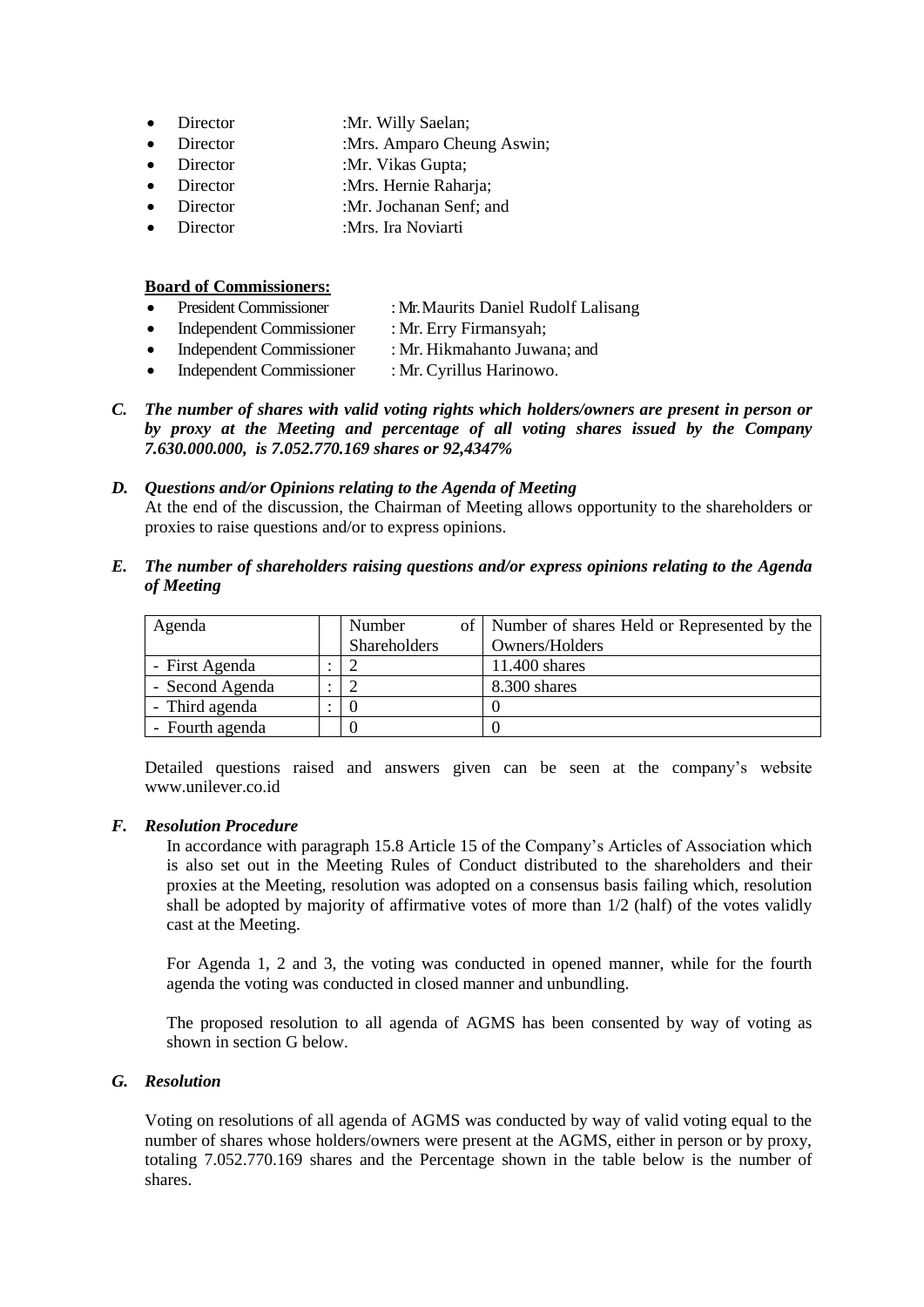| <b>Agenda</b>        | Consenting             | <b>Dissenting</b>      | <b>Abstain</b>       | No Vote                | <b>Total</b>           |
|----------------------|------------------------|------------------------|----------------------|------------------------|------------------------|
|                      |                        |                        |                      |                        | Consenting<br>$+$      |
|                      |                        |                        |                      |                        | <b>Abstain Votes</b>   |
| <b>First Agenda</b>  | 7.049.458.469          | $\boldsymbol{0}$       | 3.311.700            | $\boldsymbol{0}$       | 7.052.770.169          |
|                      | shares                 |                        | shares               |                        | shares                 |
|                      | representing           |                        | representing         |                        | representing           |
|                      | 99,953%                |                        | 0,047%               |                        | 100%                   |
| <b>Second</b>        | 7.049.436.201          | 3.149.368              | 184.600              | $\boldsymbol{0}$       | 7.049.620.801          |
| <b>Agenda</b>        | shares                 | shares                 | shares               |                        | shares                 |
|                      | representing           | representing           | representing         |                        | representing           |
|                      | 99,953%                | 0,045%                 | 0.003%               |                        | 99,955%                |
| Third agenda         | 7.022.723.228          | 30.046.941             | $\overline{0}$       | $\overline{0}$         | 7.022.723.228          |
|                      | shares                 | shares                 |                      |                        | shares                 |
|                      | representing           | representing           |                      |                        | representing           |
|                      | 99,574%                | 0,426%                 |                      |                        | 99,574%                |
| <b>Fourth Agenda</b> |                        |                        |                      |                        |                        |
| Appointment          | 6.622.581.138          | 326.409.964            | 48.117.905           | 55.661.162             | 6.670.699.043          |
| Mr. Alexander        | shares                 | shares                 | shares               | shares                 | shares                 |
| Rusli<br>as          | representing           | representing           | representing         | representing           | representing           |
| Independent          | 93,900%                | 4.628%                 | 0,682%               | 0,789%                 | 94,583%                |
| Commissioner         |                        |                        |                      |                        |                        |
| Re-                  | 6.622.688.749          | 326.410.464            | 48.038.805           | 55.632.151             | 6.670.727.554          |
| appointment          | shares                 | shares                 | shares               | shares                 | shares                 |
| Mr.<br>Bapak         | representing           | representing           | representing         | representing           | representing           |
| Maurits              | 93,902%                | 4,628%                 | 0,681%               | 0,789%                 | 94,583%                |
| Lalisang<br>as       |                        |                        |                      |                        |                        |
| President            |                        |                        |                      |                        |                        |
| Commissioner         |                        |                        |                      |                        |                        |
| Reappointment        | 6.622.588.354          | 326.410.464            | 48.013.800           | 55.757.551             | 6.670.602.154          |
| Mr. Mahendra         | shares                 | shares                 | shares               | shares                 | shares                 |
| Siregar<br>as        | representing           | representing           | representing         | representing           | representing           |
| Independent          | 93,901%                | 4.628%                 | 0,681%               | 0,791%                 | 94.581%                |
| Commissioner         |                        |                        |                      |                        |                        |
| Reappointment        | 6.622.654.849          | 326.418.664            | 47.953.700           | 55.742.956             | 6.670.608.549          |
| Mr.<br>Erry          | shares                 | shares                 | shares               | shares                 | shares                 |
| Firmansyah as        | representing           | representing           | representing         | representing           | representing           |
| Independent          | 93,901%                | 4,628%                 | 0,680%               | 0,790%                 | 94,581%                |
| Commissioner         |                        |                        |                      |                        |                        |
| Reappointment        | 6.622.741.949          | 326.410.564            | 47.978.705<br>shares | 55.638.951             | 6.670.720.654          |
| Mr.<br>Hikmahanto    | shares<br>representing | shares<br>representing | representing         | shares<br>representing | shares<br>representing |
| Juwana               | 93,903%                | 4,628%                 | 0,680%               | 0,789%                 | 94,583%                |
| as<br>Independent    |                        |                        |                      |                        |                        |
| Commissioner         |                        |                        |                      |                        |                        |
| Resignation of       | 6.622.577.408          | 326.414.364            | 48.018.406           | 55.760.351             | 6.670.595.454          |
| Mr.<br>Tevilyan      | shares                 | shares                 | shares               | shares                 | shares                 |
| Yudhistira           | representing           | representing           | representing         | representing           | representing           |
| Rusli<br>and         | 93,900%                | 4.628%                 | 0,681%               | 0,791%                 | 94,581%                |
| appointment          |                        |                        |                      |                        |                        |
| Vikram<br>Mr.        |                        |                        |                      |                        |                        |
| Kumaraswamy          |                        |                        |                      |                        |                        |
| as Director          |                        |                        |                      |                        |                        |
| Remuneration         | 6.621.952.912          | 326.409.864            | 47.953.700           | 56.453.693             | 6.669.906.612          |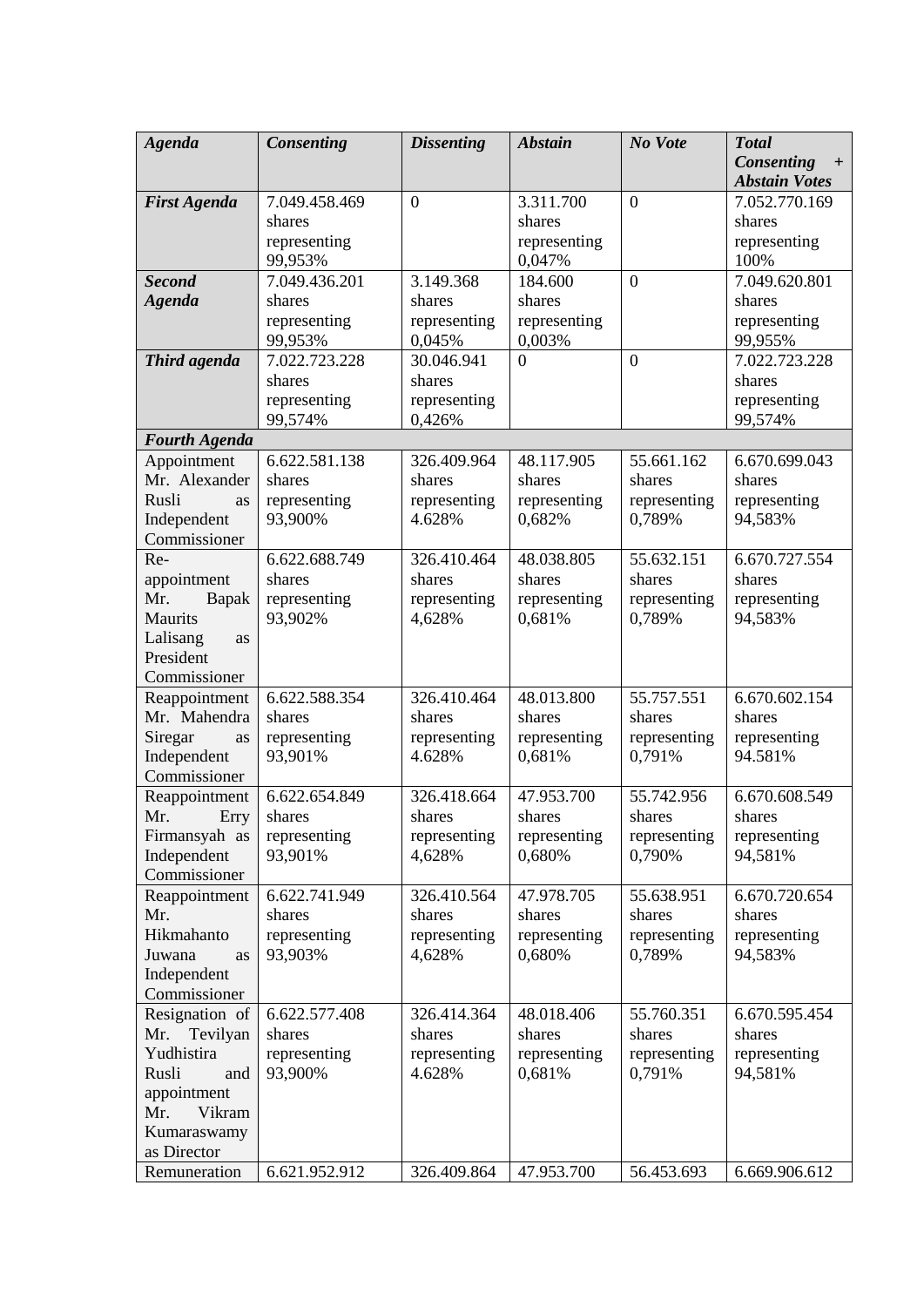| of<br>the                    | shares       | shares       | shares       | shares       | shares       |
|------------------------------|--------------|--------------|--------------|--------------|--------------|
| <sub>of</sub><br>members     | representing | representing | representing | representing | representing |
| the Board of $\vert$ 93,892% |              | 4,628%       | 0.680%       | 0,800%       | 94,571%      |
| Directors<br>and             |              |              |              |              |              |
| the Board of                 |              |              |              |              |              |
| Commissioner                 |              |              |              |              |              |

#### *H. Meeting Resolution H.1 First Agenda*

- 1. To ratify the Financial Statements of the Company and to approve on the Annual Report of the Company including the report on the supervisory duties of the Board of Commissioners of the Company for the accounting year ended on 31 December 2017.
- 2. To give full acquittal and discharge to the members of the Board of Directors of the Company for their managerial actions and performance of their authorities and to the members of the Board of Commissioners of the Company for their supervisory actions during the accounting year ended on 31 December 2017 to the extent such actions are reflected in the ratified Financial Statements of the Company and in the approved Annual Report of the Company.

# *H.2 Second Agenda*

- 1. To distribute final dividend from the Company's net profit for the accounting year ended on 31 December 2017 in the amount of Rp. 505 (Five Hundred and Five Rupiah) per share or in total Rp. 3.853.150.000.000 (Three Trillion Eight Hundred Fifty Three Billion One Hundred Fifty Million Rupiah) ("**Final Dividend**") to the holders/owners of 7,630,000,000 (seven billion and six hundred thirty million) shares of the Company, whose names are recorded in the Register of Shareholders of the Company on the 6 June 2018 at 4.00 p.m. West Indonesia Time ("**Eligible Shareholders**"), with due regard to the regulations of PT. Bursa Efek Indonesia for trading of shares at the Indonesia Stock Exchange, provided that for the shares in the Company which are deposited in the Collective Depository, the following provision shall prevail:
	- Cum Dividend at the Regular and Negotiation Markets on 31 May 2018;
	- Ex Dividend at the Regular and Negotiation Markets on 4 June 2018;
	- Cum Dividend at the Spot Market on 6 June 2018; and
	- Ex Dividend at the Spot Market on 7 June 2018.
- 2. To ratify the distribution of the interim dividend for the accounting year 2017 from the net profit of the Company recorded in the in the Company's book for the period ending 31 December 2017 in the amount of Rp. 410 (Four Hundred Ten Rupiah) per share or in total Rp. 3.128.300.000.000 (Three Trillion One Hundred Twenty Eight Billion Three Hundred Million Rupiah) to the holders/owners of 7,630,000,000 (Seven Billion six hundred thirty million) shares of the Company, whose names are registered in the register of shareholders of the Company on 5 December 2017 at 4 p.m. West Indonesia Time and the payments of such interim dividend was effected on 20 December 2017.

Therefore, the total dividend of the Company which will be received by the shareholders of the Company for the accounting year ended on 31 December 2017 will be amounted to Rp. 915 (Nine Hundred Fifteen Rupiah) per share or in total Rp. 6.981.450.000.000 (Six Trillion Nine Hundred Eighty One Billion Four Hundred Fifty Million Rupiah).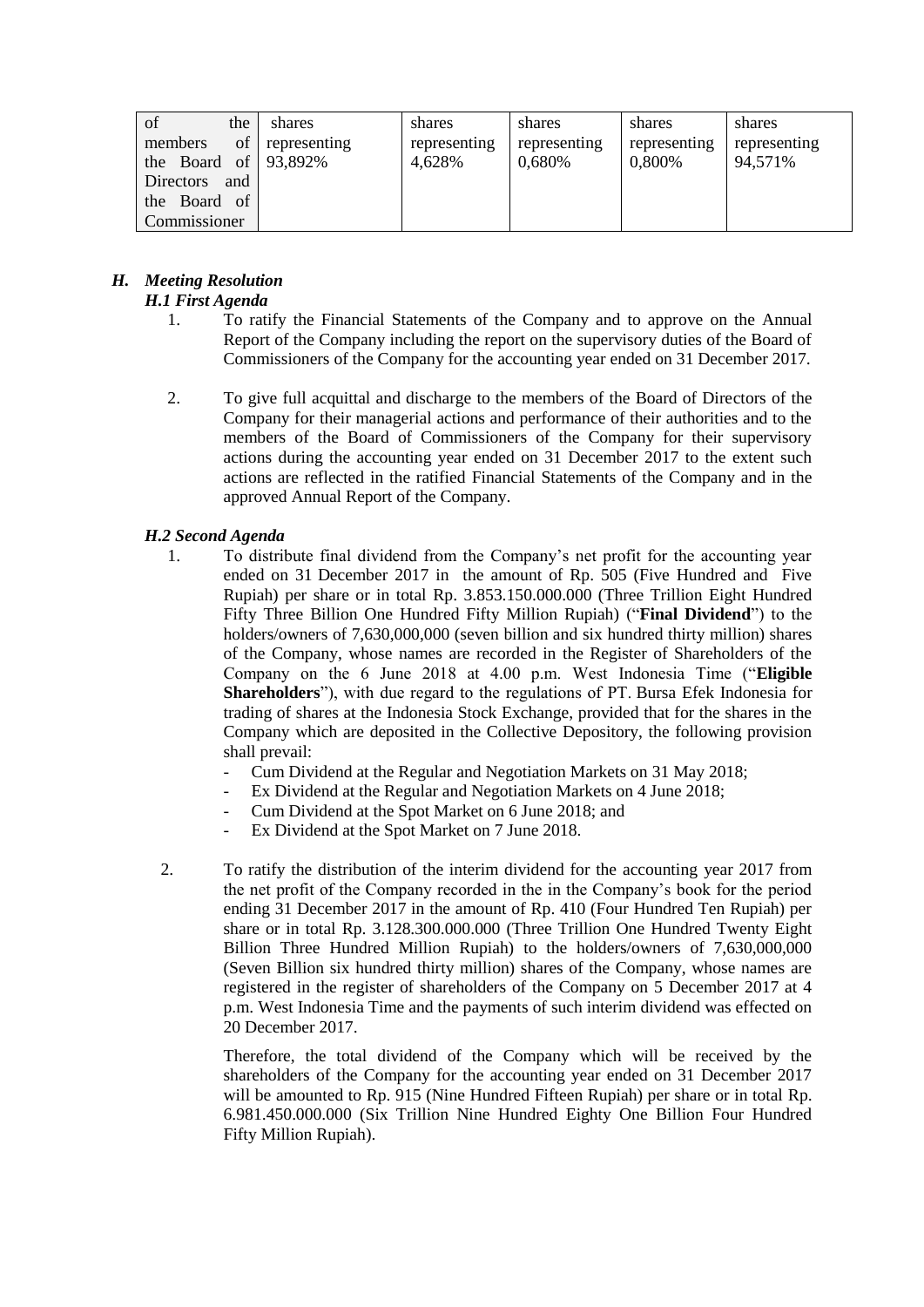The payments of such Final Dividend will be made to the Eligible Shareholders of the Company, at the latest on 22 June 2018.

For the Eligible Shareholders whose shares have not yet been listed in the Collective Depository maintained by PT Kustodian Sentral Efek Indonesia ("KSEI"), payments of such Final Dividend shall be made by bank transfer to the Eligible Shareholders.

For the purpose of the transfer of such payment, the Eligible Shareholders whose shares have not yet been listed in the Collective Depository maintained by KSEI is requested to provide their bank accounts details in writing to share registrar office of PT Sharestar Indonesia addressed in Citra Graha Building 7<sup>th</sup> Floor, Jalan Jendral Gatot Subroto Kaveling 35-36, Jakarta 12950, or to the Company at the latest on 6 June 2018 at 4.00pm West Indonesia Time.

For the Eligible Shareholders whose shares are listed in the Collective Depository maintained by KSEI, the Final Dividend will be distributed through the account holders at KSEI in accordance with the prevailing law and regulations.

Tax on distribution of final dividend shall be imposed in accordance with the prevailing tax regulations, which shall be withheld by the Company.

For the domestic Eligible Shareholders which are taxpayer in a form of a legal entity, the relevant domestic shareholders must submit their Tax Identification Number to KSEI, at Gedung Bursa Efek Indonesia Tower I Lt. 5 Jl. Jend. Sudirman Kaveling 52- 53, Jakarta 12190, or to the Share Register Office of the Company, namely PT Sharestar Indonesia, at the latest on the 6 June 2018 until and including 4.00 p.m. West Indonesia Time.

For the foreign Eligible Shareholders who wish to obtain exception or deduction of Income Tax (PPh) rate of Article 26, the relevant shareholders must be a taxpayer at the Treaty Partner countries, with the following requirements:

- i) Foreign shareholders whose shares in the Company have not yet been listed in the Collective Depository maintained by KSEI, shall submit the original domicile statement or legalized copy thereof to the Company's Share Registrar, PT Sharestar Indonesia; and
- ii) Foreign shareholders, whose shares are put in the Collective Depository with KSEI, shall submit the original domicile statement or legalized copy thereof to KSEI, through a participant designated by the relevant foreign shareholders.

The submission of the domicile statement shall be done at the latest on the 6 June 2018 until and including 4.00 p.m. West Indonesia Time. A photocopy of such domicile statement shall also be submitted to the Head of the Tax Service Office for Large Tax Office 2 at Sudirmana Building 14-15 Floor at Jalan Jendral Sudirman Kav No. 56, Senayan, Kebayoran Baru where the Company is registered as a taxpayer.

- 3. To appoint and authorize the Board of Directors Company to distribute the Final dividend and for such purpose, to take all actions required and necessary including but not limited to announce the distribution of Final dividend in at least 2 (two) daily indonesian newspapers published nationwide within the territory of the Republic of Indonesia.
- 4. To determine the amount of retained earnings not appropriated by the Company, following the payment of Final dividend for the subsequent accounting year.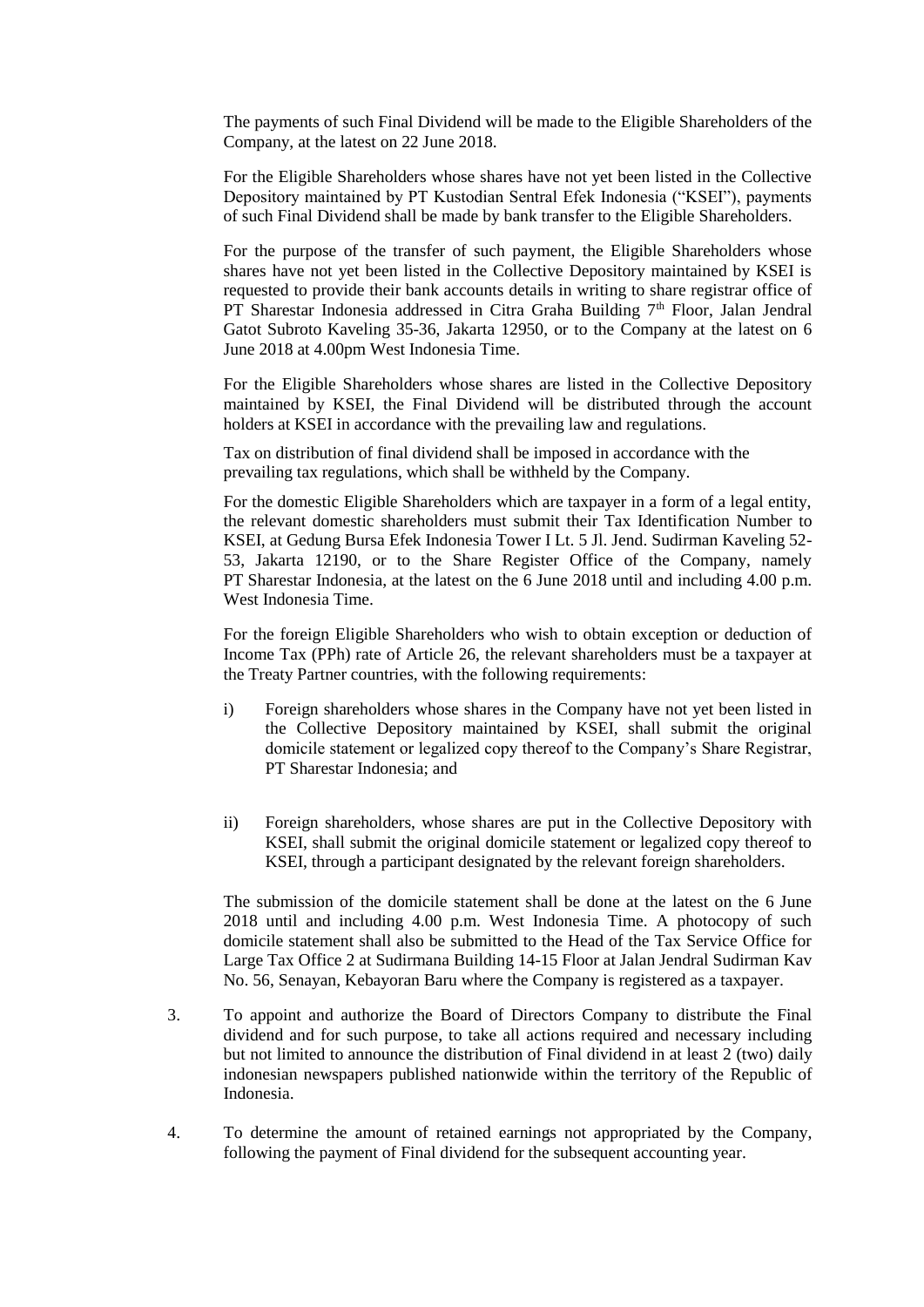### *H.3 Third Agenda*

- 1. to re-appoint Kartika Singodimejo, S.E., CPA with Public Accountant License No. AP. 0847 and the Public Accounting Firm of Siddharta Widjaja & Rekan, the member of KPMG, respectively as Public Accountant and Public Accounting Firm to audit the Company's book for the financial year ending on 31 December 2018;
- 2. to authorizes the Board of Commissioners of the Company to determine the honorarium for the Public Accountant and the Public Accounting Firm as well as other terms of reference.

# *H.4 Fourth Agenda*

- 1. a. To give full acquittal and discharge to Mr. Cyrillus Harinowo for his supervisory duty and the performance his authority during the term of office as Independent Commissioner of the Company effective sine the closing of this Meeting, to the extent their actions are reflected in the books of the Company.
	- b. To appoint Mr. Alexander Rusli as Independent Commissioner of the Company effective since the closing of this Meeting until the closing of the next third Annual General Meeting of Shareholders of the Company to be held after this Meeting, without prejudice to the right of the General Meeting of Shareholders of the Company to terminate him at any time.
	- c. To re-appoint:
		- Mr. Maurits Daniel Rudolf Lalisang as President Commissioner;
		- Mr. Mahendra Siregar as Independent Commissioner;
		- Mr. Erry Firmansyah as Independent Commissioner; and
		- Mr. Hikmahanto Juwana as Independent Commissioner.

Effective since the closing of this Meeting until the closing of the next third Annual General Meeting of Shareholders of the Company to be held after this Meeting, without prejudice to the right of the General Meeting of Shareholders of the Company to terminate them at any time.

- d. To confirm the composition of the Board of Commissioners of the Company effective since the closing of this Meeting until the closing of the next third Annual General Meeting of Shareholders of the Company to be held after this Meeting, without prejudice to the right of the General Meeting of Shareholders of the Company to terminate them at any time are as follows:
	- President Commissioner:Bapak Maurits Daniel Rudolf Lalisang;
	- Independent Commissioner :Bapak Mahendra Siregar;
	- Independent Commissioner :Bapak Erry Firmansyah;
	- Independent Commissioner :Bapak Hikmahanto Juwana; dan
	- Independent Commissioner :Bapak Alexander Rusli.
- e. To accept the resignation of Mr. Tevilyan Yudhistira Rusli from his position as Director of the Company, effective as of 1 July 2018 and to give him full acquittal and discharge for managerial actions and the performance of the authority during the term of office as a Director of the Company, to the extent his actions are reflected in the book of the Company.
- f. To appoint Mr. Vikram Kumaraswamy as a Director of the Company; as effective from 1 July 2018 until the closing of the Annual General Meeting of Shareholders to be held in 2020.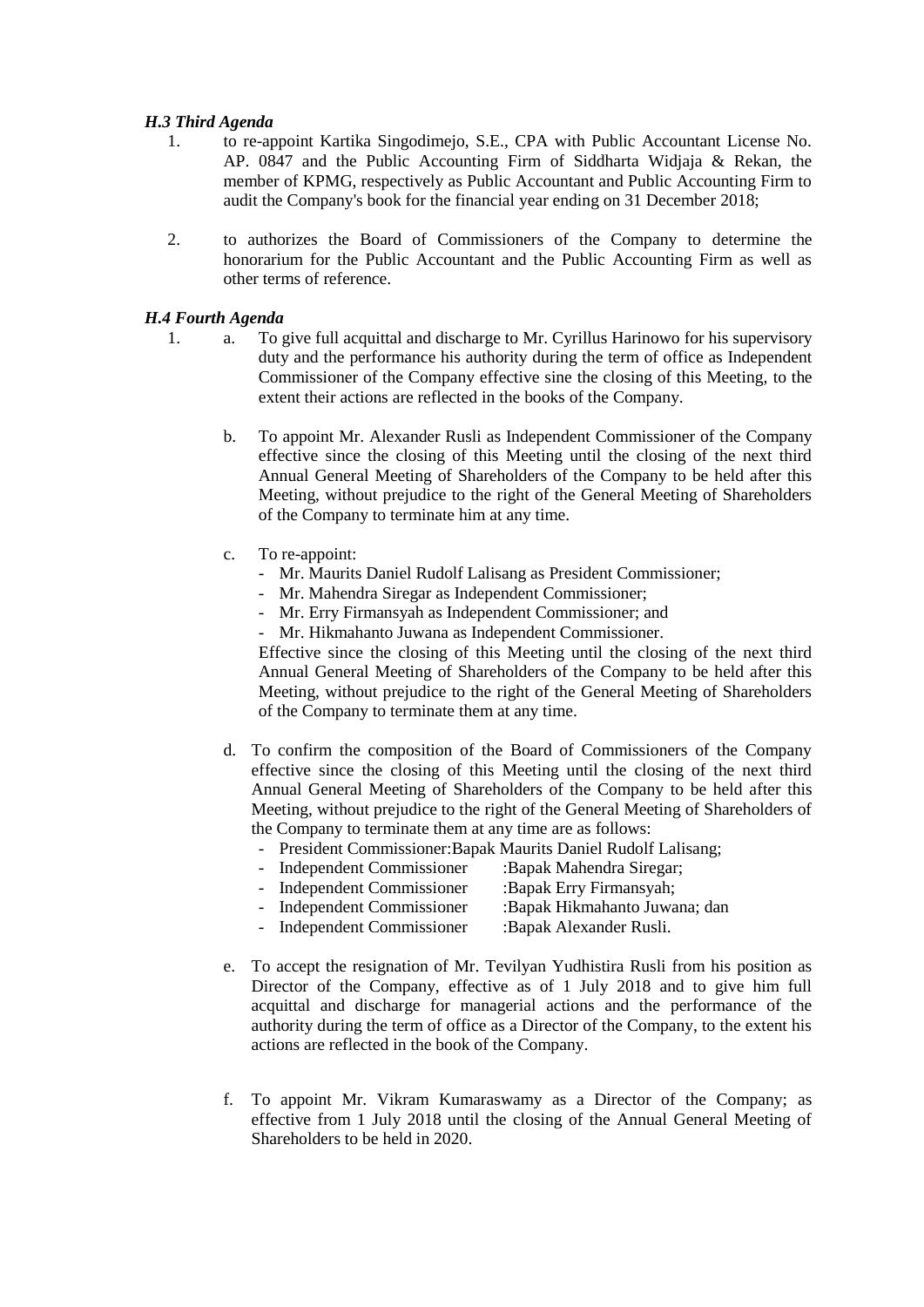g. To confirm the composition of the Board of Directors of the Company effective as from 1 July 2018 until the closing of the Annual General Meeting of Shareholders to be held in 2020, without prejudice to the right of the General Meeting of Shareholders of the Company to terminate them at any time are as follows:

|           | <b>President Director</b> | : Mr. Hemant Bakshi;                          |
|-----------|---------------------------|-----------------------------------------------|
|           | Director                  | : Mrs. Enny Hartati;                          |
| $\bullet$ |                           | Independent Director : Mr. Sancoyo Antarikso; |
|           | Director                  | : Mr. Willy Saelan;                           |
|           | Director                  | : Mrs. Amparo Cheung Aswin;                   |
|           | Director                  | : Mr. Vikas Gupta;                            |
|           | Director                  | : Mrs. Hernie Raharja;                        |

- Director : Mr. Jochanan Senf;
- Director : Mrs. Ira Noviarti; and
- Director : Mr. Vikram Kumaraswamy.
- h. To confer power of attorney on the Board of Directors of the Company and/or Mr. Wawan Sunaryawan, Sarjana Hukum, and/or Mr. Arifin Sarjana Hukum all private persons, either jointly as well as severally:
	- To state the part or all resolutions adopted in this Meeting in the Indonesian language and/or in English before a Notary;
	- To notify the change in the composition of the Board of Directors of the Company as resolved in this Meeting to the Minister of Law and Human Rights of the Republic of Indonesia and to register it in the local Companies Registry at the relevant Office of the Registration of Companies and to make any amendments and/or additions thereto if required by the competent authorities;
	- To perform any and all other actions necessary for the above mentioned purposes without any exception.

This power of attorney is given with the following conditions:

- i. This power of attorney is given with the right to delegate these powers to other parties (substitution right);
- ii. This power of attorney shall be effective as of the closing of this Meeting; and
- iii. The Meeting agrees to ratify all actions taken by the attorney by virtue of this power of attorney.
- 2. a . To determine the adjustment of salary and allowances of members of the Board of Commissioners to increase less than 7% of the amount of salary and benefits in the year 2017 and to give power of attorney and full authority to President Commissioner of the Company to determine the appropriation of the remuneration for the members of the Board of Commissioners of the Company including its allocations in detail.
	- b. to give full power and authorize the Board of Commissioner of the Company to determine the appropriation of the remuneration for the members of the Board of Directors of the Company for the accounting year ended on 31 December 2018 including its allocations in detail.

This Minutes of Meeting is made in accordance with the provisions of paragraph (1) of Article 34 FSA Regulation No. 32/2014.

In compliance with Article 68 paragraph (4) and (5) Law of the Republic of Indonesia No. 40 of 2007 on Limited Liability Company, this is to announce that the Consolidated Financial Statement and